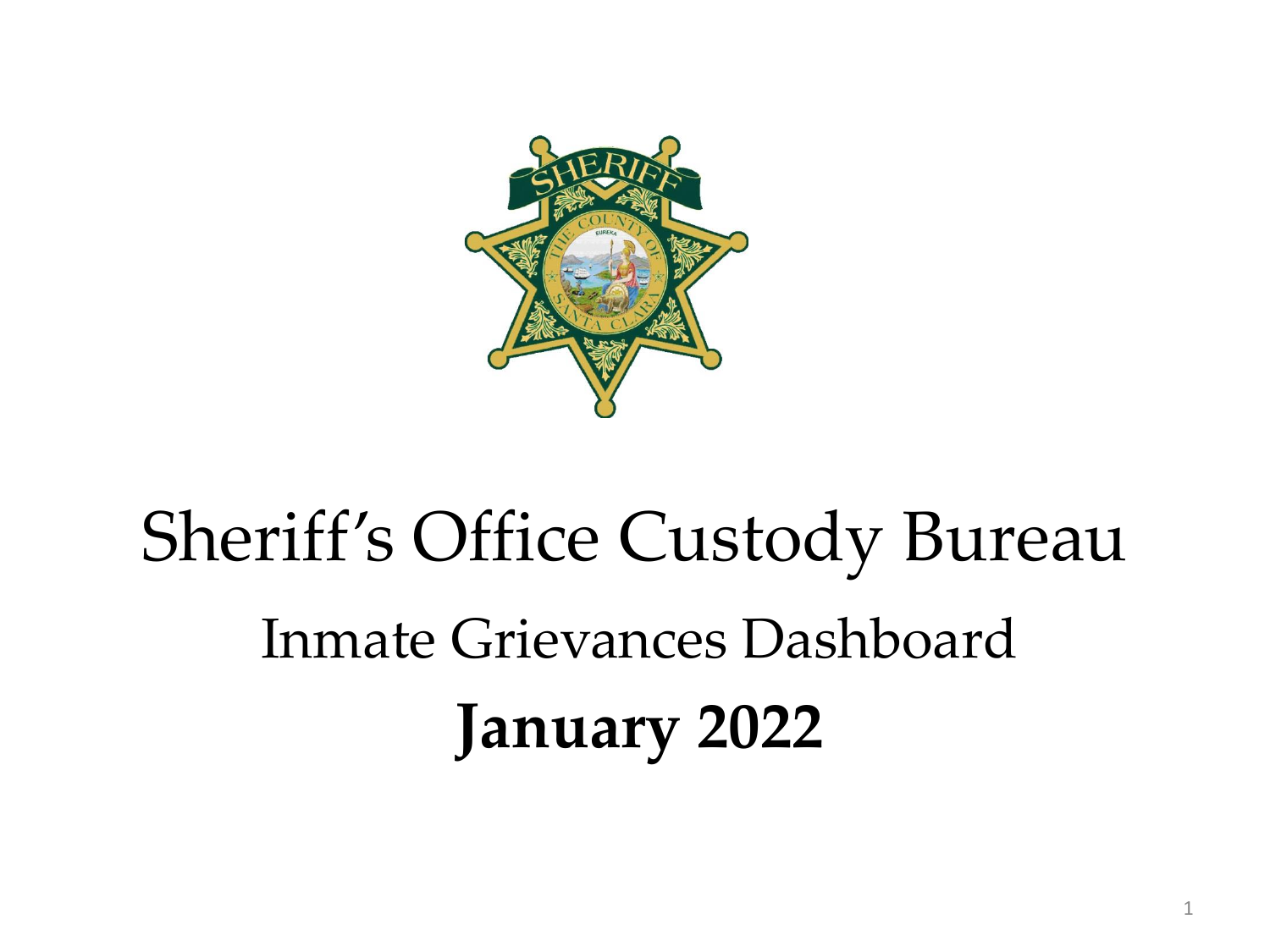- Executive Summary
	- The Grievance Unit Monthly Dashboard will include the following data:
		- Historical Grievance Volume
			- February 2021 through January 2022
		- Top Five Most Frequent Grievance Categories
			- January 2021 vs. January 2022
		- Average Monthly Grievances per Capita Main Jail
			- February 2021 through January 2022
		- Average Monthly Grievances per Capita Elmwood Men
			- February 2021 through January 2022
		- Average Monthly Grievances per Capita Elmwood Women
			- February 2021 through January 2022
		- Grievance Totals by Category and by Facility
			- January 2022
		- Category Frequency Rank
			- January 2022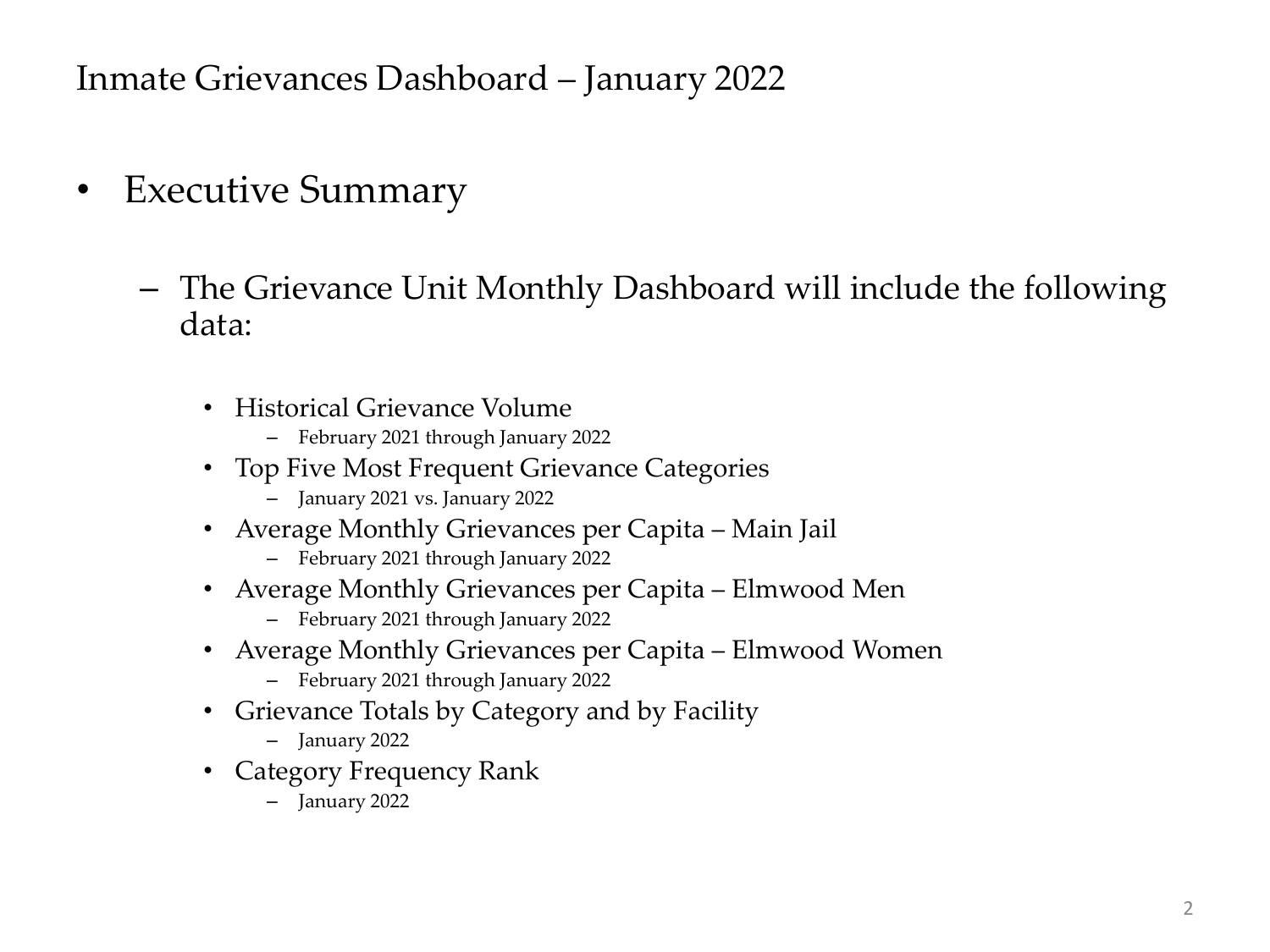Historical ACeS Grievance Volume Dec 2021 through Jan 2022



The data above compares the volume of monthly grievances for the last 12 months. For comparison, the data is separated by each of our three jail facilities: Main Jail North, Elmwood Men's Facility and Elmwood Women's Facility (CCW), and also by "Other - Out of Facility" areas. This refers to areas such as the Courts or Alternative Supervision programs.

For the month of January, the Sheriff's Office experienced a 32.7% increase in grievance submissions or 229 more grievances than the previous month. Individually, the Elmwood Men's facility increased by 6.8%, Elmwood Women's facility by 13.1% and the Main Jail facility by 103.4%.

The County of Santa Clara received its first report of a county resident positive for the Omicron variant of COVID-19 on December 9, 2021. During that time, there were only five inmates in custody that were positive for COVID-19 and housed in a COVID isolation dorm in the facilities. The Omicron variant rapidly spread throughout the world and the county jail system had to adjust operations to keep both inmates and staff protected in the highrisk setting. On January 16, 2022, the surge in Omicron cases peaked in the county jails with 285 inmates positive for COVID-19. The increase in grievances were due to necessary operational changes from various business units to limit the spread of the virus from spreading throughout the inmate population.

NOTE: "Inmate Requests" and "Positive Comments" have been subtracted from the overall monthly grievance totals for the last 12 months as they are not considered grievances.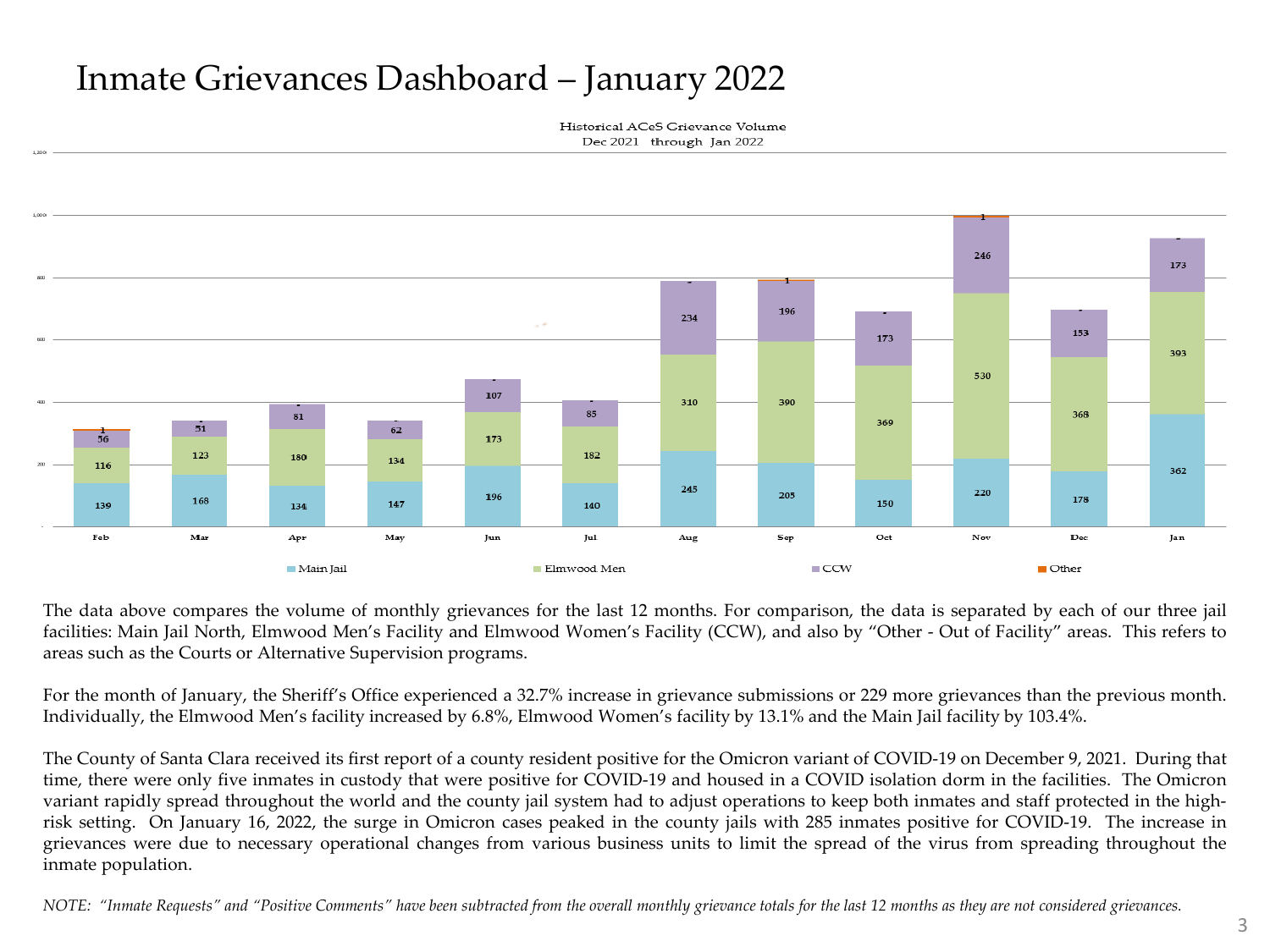Top Five Most Frequent Grievance Categories Jan 2021 vs. Jan 2022



The data above compares the current month's Top Five Most Frequent Grievance Categories against the same month from a year ago.

The two Most Frequently Grieved Categories for the month of January were "Medical Services at #1, and "Out of Cell Activity" at #2.

The Omicron variant of COVID-19 affected the daily operations of the Custody Bureau as the infections spread rapidly amongst the inmate population in January. On January 1, 2022 there were 18 C19+ inmates in custody. Approximately two weeks later, on January 16, 2022, that number increased by 1,483% or 267 more positive cases. The Classification Unit worked collaboratively with Custody Health and each individual Division to isolate inmates as best as they could throughout the outbreak. Grievances accumulated as infection rates increased and services were temporarily suspended to reduce the amount of unnecessary contact during the Omicron surge period.

Inmates were subjected to increased testing from medical staff, and once they were identified as being either exposed or positive, inmates were placed in a High Risk Exposure Unit or COVID Positive Housing Unit. Isolation and quarantine protocols were enacted to minimize the risk of exposures that could lead to an incapacitation of essential services inside the facilities.

Inmate programming and out-of-cell activities were reduced in areas that were identified as High-Risk Exposure Units or COVID Positive Housing Units. Due to the health and welfare of visitors, civilians, employees, and those incarcerated social visits at both facilities were temporarily suspended in January when infection rates were at its all time high. Unfortunately, grievances increased during these trying times, but by the end of the month, the actions taken proved to be effective. On January 31, 2022 the positive cases decreased by 63% with 106 C19+ inmates in custody.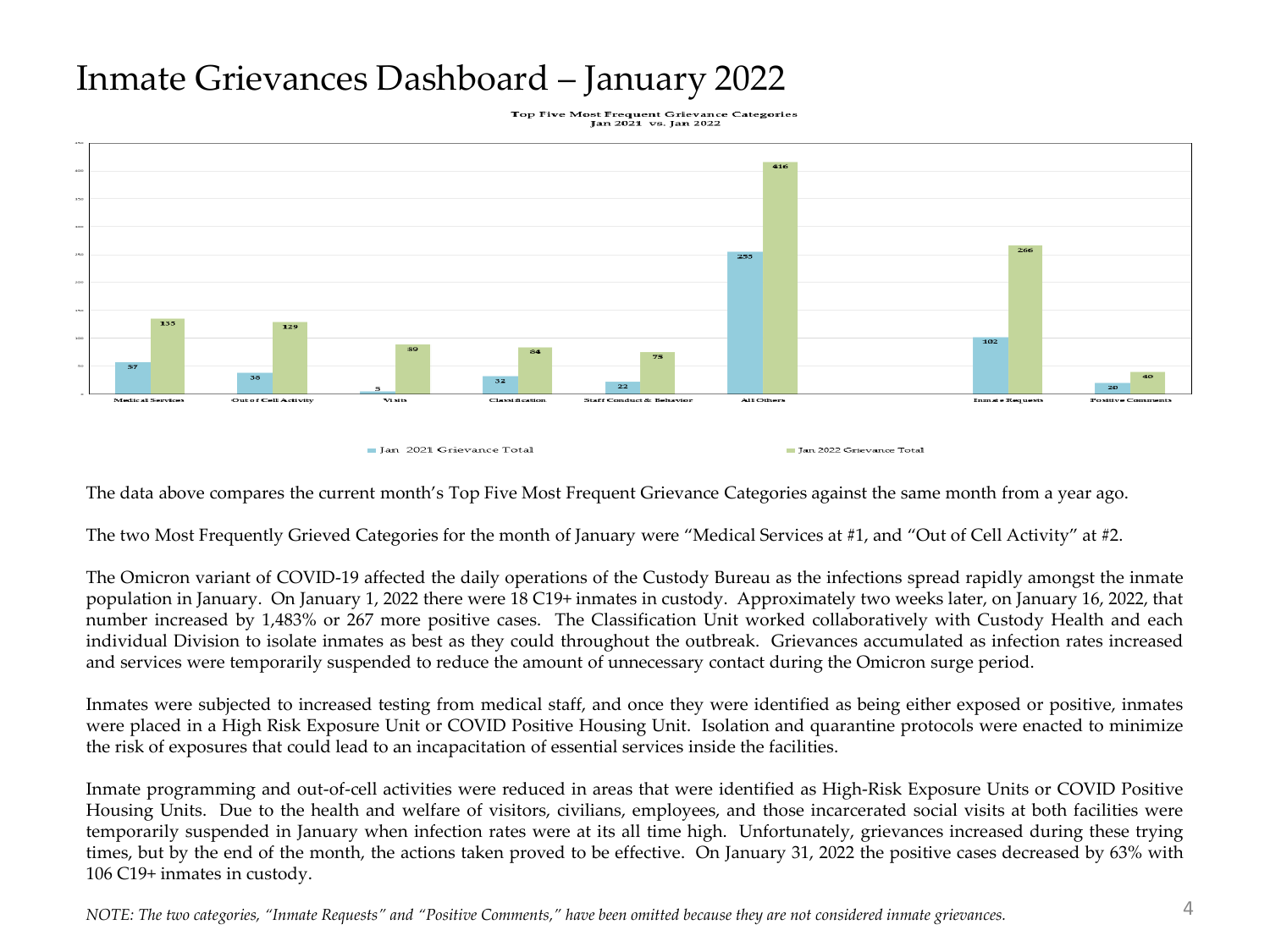Main Jail Total Grievances vs. Average Daily Population February '21 - January '22

Total Monthly Grievances Population by facility



The data above compares the total inmate grievances submitted by month for the last 12 months at the Main Jail Facility.

In January 2022, there were 362 grievances submitted by Main Jail inmates with an average daily population of 675 inmates. This would equate to 0.54 grievances submitted per inmate in the month of January. In actuality, only 186 inmates from Main Jail submitted grievances in the month of January.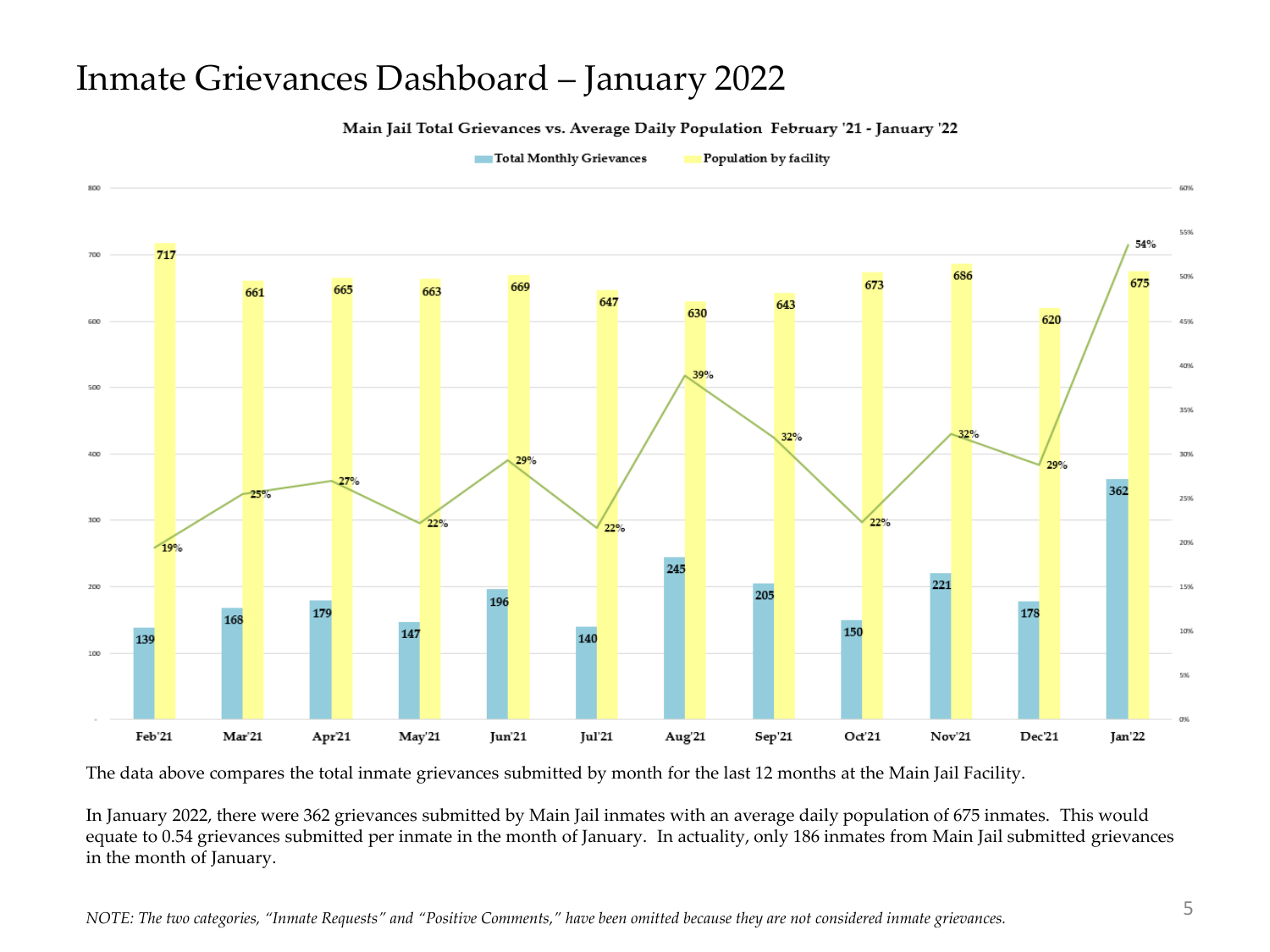Elmwood Men Total Grievances vs. Average Daily Population February '21 - January '22

Total Monthly Grievances

Population by facility -Monthly %/Grievances



The data above compares the total inmate grievances submitted by month for the last 12 months at the Elmwood Men Facility.

In January 2022, there were 393 grievances submitted by the Elmwood Men inmates with an average daily population of 1,497 inmates. This would equate to 0.26 grievances submitted per inmate in the month of January. In actuality, only 246 inmates from Elmwood Men's submitted grievances for the month of January.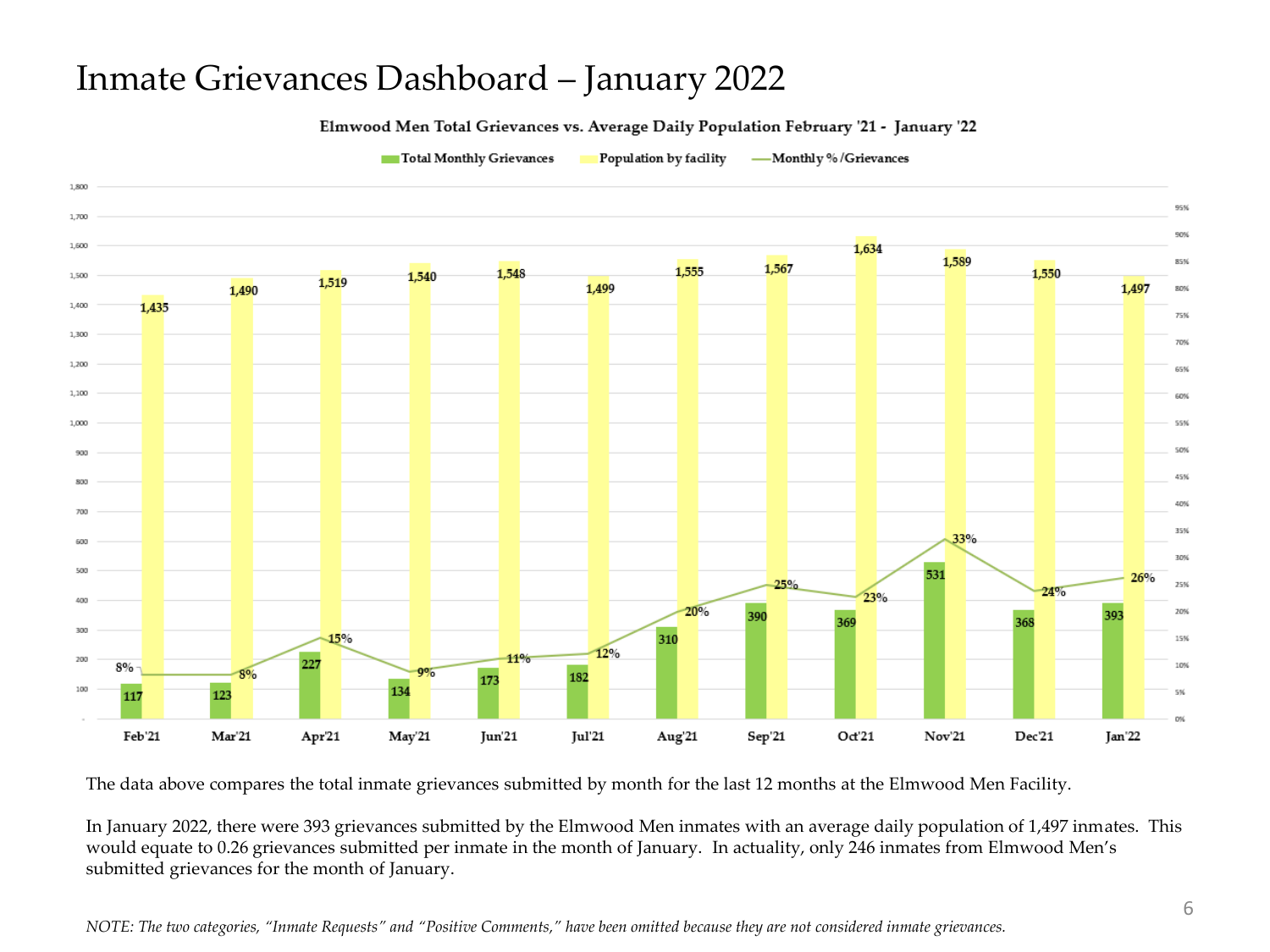Elmwood Women Facility Total Grievances vs. Average Daily Population February '21 - January '22

300 126% 124% 275 268 250 246 234 102% 225 96% 97% 200  $196$ <sub>192</sub> 196 189 182 175 179 173 173 170 167 164 161 160 150 155 65% 153 65% 57% 125 47% 107 100 96 36% 36% 85 75 32% 62 50 56 51 25  $Nov21$ Feb'21 Mar'21 Apr21 May'21 Jun'21 Jul'21 Aug'21 Sep'21 Oct'21 Dec<sup>21</sup> Jan'22

Total Monthly Grievances Population by facility -Monthly %/Grievances

The data above compares the total inmate grievances submitted by month for the last 12 months at the Elmwood Women Facility.

In January 2022, there were 173 grievances submitted by the Elmwood Women inmates with an average daily population of 268 inmates. This would equate to 0.65 grievances submitted per inmate in the month of January. In actuality, only 90 inmates from Elmwood Women's submitted grievances for the month of January.

135% 130%

125%

120%

115%

110%

105%

100%

95%

ans.

85%

80%

75%

70%

65%

**GTN** 

55%

50%

45%

40%

35%

30%

25%

znv. 15%

10% 5% O%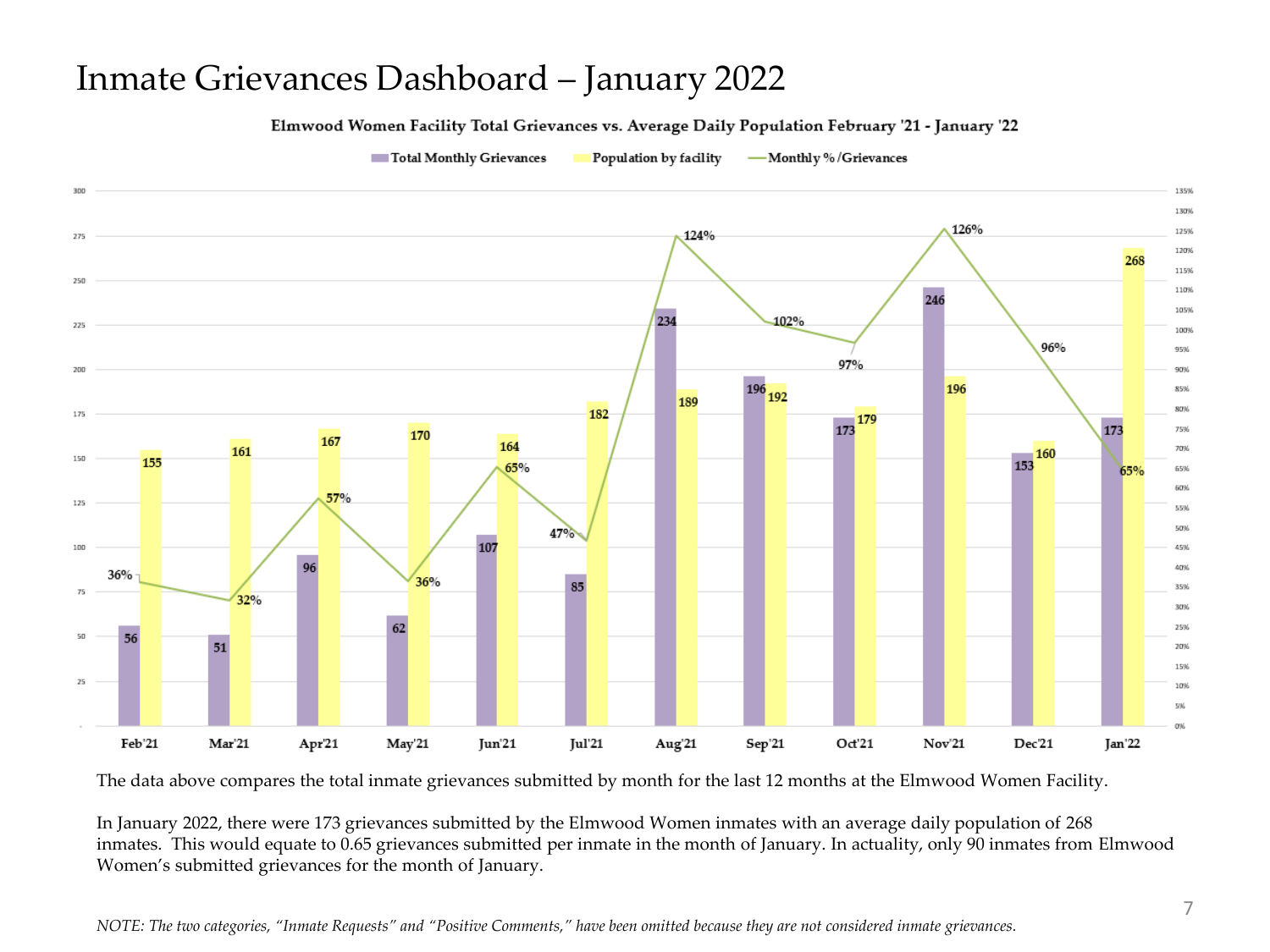#### Grievance Totals by Category and Facility

Jan 2022 Grievances 928 + 266 Inmate Requests + 40 Positive Comments



The above data shows all the inmate grievances submitted for the month of January 2022 by grievance category. The chart also depicts the number of inmate grievances by location; Main Jail North, Elmwood Men's, Elmwood Women's (CCW), and out-of-facility locations (such as Courts).

The Top 5 Most Frequent Grievance Categories accounted for 55% of all submitted grievances for January 2022. All other categories sum up the remaining balance or 45% of all grievances for the month of December. The "Jail Crimes" category did not receive any grievances last month.

*NOTE: The two categories, "Inmate Requests" and "Positive Comments," have been added to this report, but they are not considered true grievances.* 8